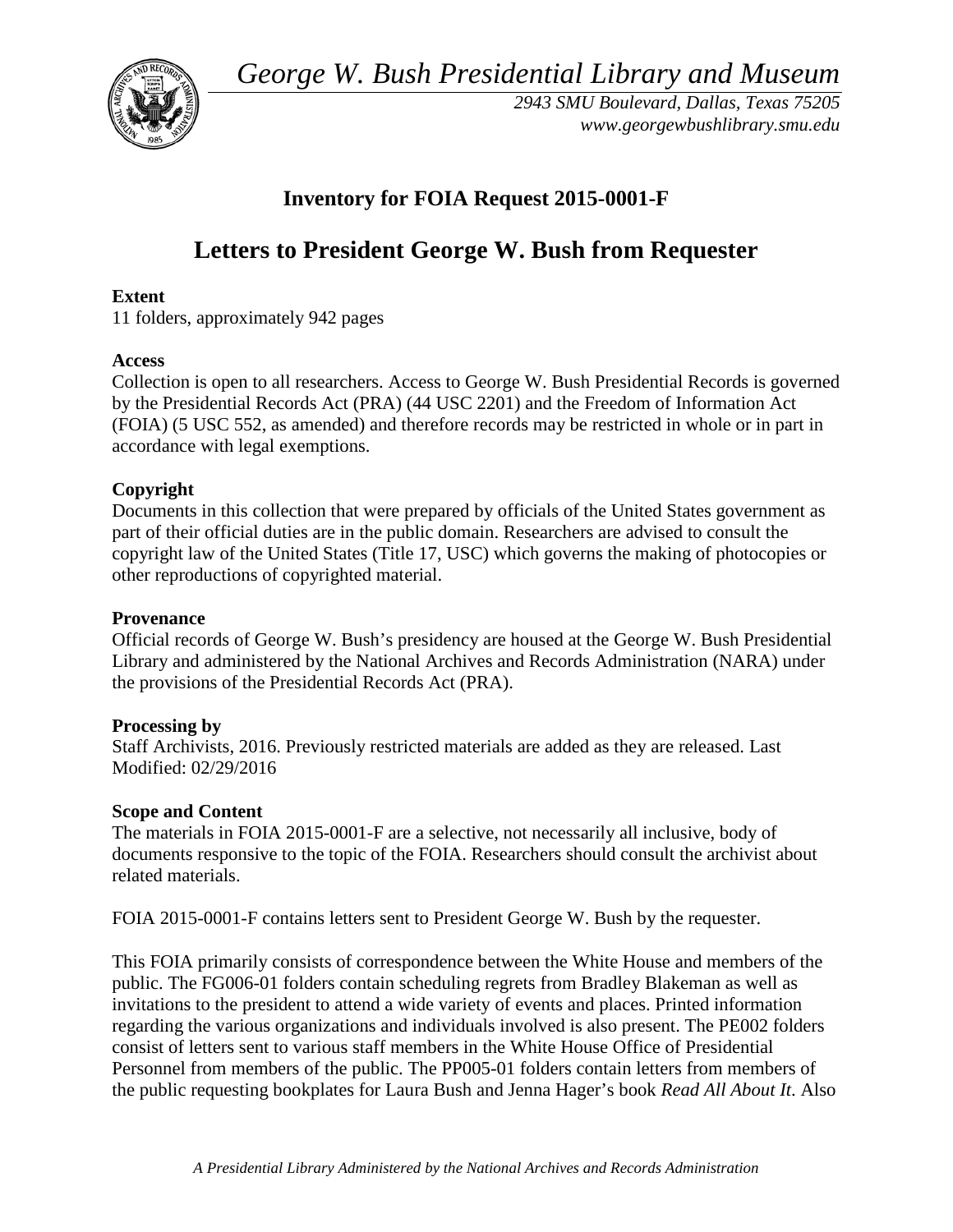included are responses from Misty Marshall. Many folders also include printed emails, database printouts, website printouts, and administrative documents such as fax cover sheets and envelopes.

#### **System of Arrangement**

The materials in FOIA 2015-0001-F are a systematic body of documents responsive to the topic of the FOIA. Researchers should consult an archivist about related materials.

 Records Management (WHORM) Subject and Alpha Files. Documents responsive to this FOIA were found in these collection areas –White House Office of

WHORM Subject and WHORM Alpha Files are processed at the document level.

The WHORM Alpha File was compiled by the White House Office of Records Management and is a series of documents arranged by name of persons, organizations, or events.

The WHORM Subject File compiled by the White House Office of Records Management is comprised of a series of documents assigned a letter/number combination and filed in a subject category. A complete listing of the subject categories including a detailed description of each category is available in our research room and on our website at <www.georgewbushlibrary.smu.edu>

The following is a list of documents and folders processed in response to FOIA 2015-0001-F:

#### **Records Management, White House Office of**

 Alpha Files - PE002 (Employment - Appointments) Subject Files - GI002 (Gifts to the President) 705079 Alpha Files - FG006-01 (White House Staff) 544574 Brad Blakeman Folder 5 [1] 544574 Brad Blakeman Folder 5 [2] 544574 Brad Blakeman Folder 5 [3] 544574 Brad Blakeman Folder 5 [4] 629387 Katja Bullock Folder 1 [1] 629387 Katja Bullock Folder 1 [2] 629387 Katja Bullock Folder 1 [3] 629387 Katja Bullock Folder 1 [4] Alpha Files - PP005-01 (First Lady)

> 767770 Misty Marshall Outgoing Letters with Various Dates and Various Subjects Folder 2 [1]